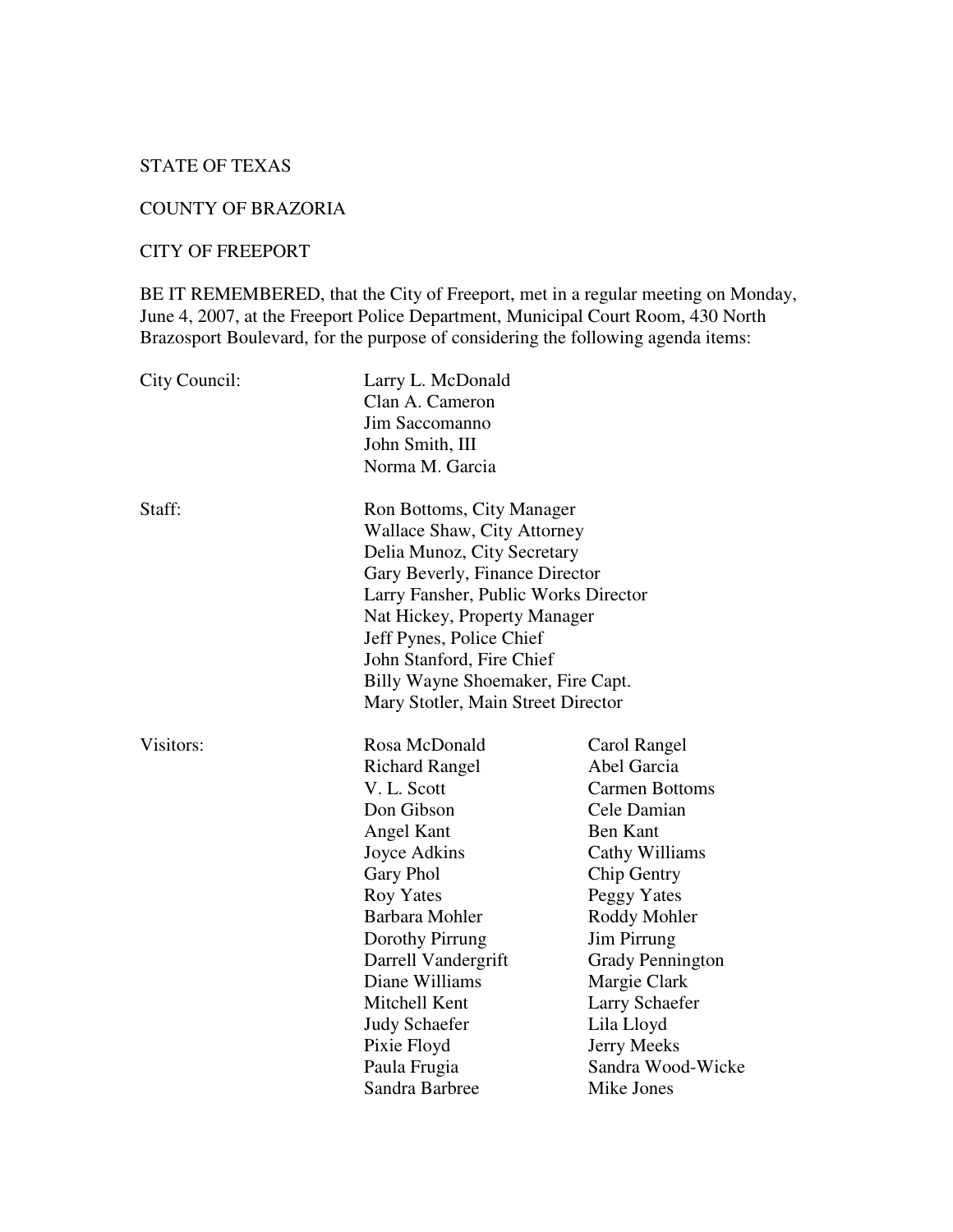Kenny Kouches Jason Ard Jack Tate Ron Damian Ernest Rowden Denise Leitch Bill Leitch Phil Elam

# Call to Order.

Mayor McDonald called the meeting to order at 6:00 p.m.

#### Invocation.

Invocation by Pastor Don Gibson with the First Assembly of God Church.

Pledge of Allegiance.

Mayor McDonald led the Pledge of Allegiance.

### Approval of the May 21, 2007 Council Minutes.

On a motion by Councilman Cameron, seconded by Councilman Saccomanno, with all present voting "aye", Council unanimously approved the minutes of May 21, 2007.

### Attending Citizens and Their Business.

Pixie Floyd of 832 Leder Street, Clute stated that very few flags were displayed in the commemoration of Memorial Day weekend in Freeport. She encouraged all to hang more flags on Flag Day on June 14, 2007. She encouraged people to be volunteers for the Main Street Advisory Board.

Larry Schafer of 409 E. 5<sup>th</sup> Street conducted an auction of surplus vehicles and equipment for the City, collecting \$14,806.00.

Abel Garcia of 1751 West 9<sup>th</sup> Street, a proud citizen of Freeport, stated he had met with several out of town visitors and they complemented the Municipal Park and the beauty of the Old Brazos River. Their youth group has volunteered to paint the Mystery Boat on Brazosport Boulevard.

# Consideration of the approval of a request from Seitel Data, Ltd. to conduct a seismic survey and temporary install cable along the City's right of way.

On a motion by Councilman Smith, seconded by Councilman Cameron, with all present voting "aye", Council unanimously approved a request from Seitel Data, Ltd to conduct a seismic survey and temporary install cable along the City's right of way, as long as Seitel Data continues to maintain a certificate of insurance.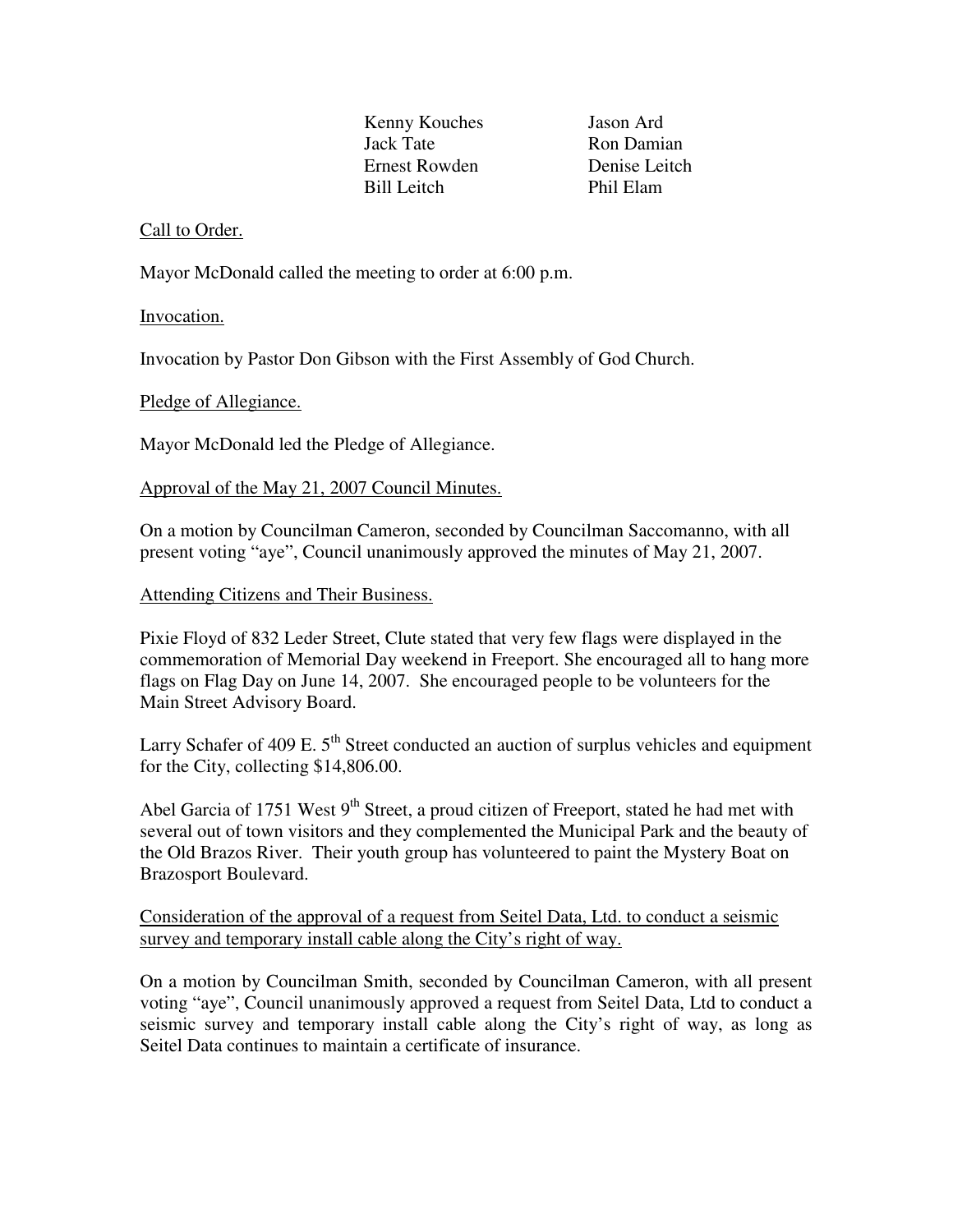Consideration of the approval of a request from Avera Development for a proposed 144 unit apartment complex.

Phil Elam, Project Developer reviewed the request items for the proposed 144 unit apartment complex, Seaside Phase 1.

- 100 % abatement from City of Freeport taxes for a period of ten years.
- Utility assistance with City electric in relocating overhead utility lines to underground, provide infrastructure improvements as necessary, assist in seeking the abandonment of any unused utility easements.
- Request closing and selling the Broad Street right-of-way between Yaupon and Arbutus Streets. Allow parking curb cuts along perimeter of property within right of way, with the exception of Second Street.
- Waiving permit and inspection fees; expedite subdivision process for the Brazosport College parcel.
- Reimbursement of demolition fees of \$115,200 or EDC assistance in lieu of reimbursement.

On a motion by Councilman Cameron, seconded by Councilman Smith, with all voting "aye", Council approved to table this item for further study and consideration.

Consideration of the approval of a request from Pastor, Behling & Wheeler, LLC to place a 8'x 24' temporary field trailer at 906 Marlin Lane for storage, former Gulfco Marine Maintenance Superfund site for 12 months.

On a motion by Councilman Smith, seconded by Councilwoman Garcia, with all present voting "aye", Council unanimously approved a request from Pastor, Behling & Wheeler, LLC to place a 8'x 24' temporary field trailer at 906 Marlin Lane for storage, former Gulfco Marine Maintenance Superfund site for another 12 months.

Consideration of the approval of Ordinance No. 2007-2165 amending Chapter 32 to combine the Historical Commission and the Main Street Advisory Board.

On a motion by Councilman Smith, seconded by Councilman Saccomanno, with all present voting 3 to 2, Council approved Ordinance No. 2007-2165 amending Chapter 32 to combine the Historical Commission and the Main Street Advisory Board. Mayor McDonald and Councilman Cameron opposed.

Consideration of the approval of Resolution No. 2007-2138 appointing for a one (l) year term: Sandra Shaw, Marjorie Clark, Pixie Floyd and Sandra Wood-Wicke and appointing for a two (2) year term Sandra Barbree, Janice Goines and Sandra Leavey to the Historical Commission and Main Street Advisory Board of the City.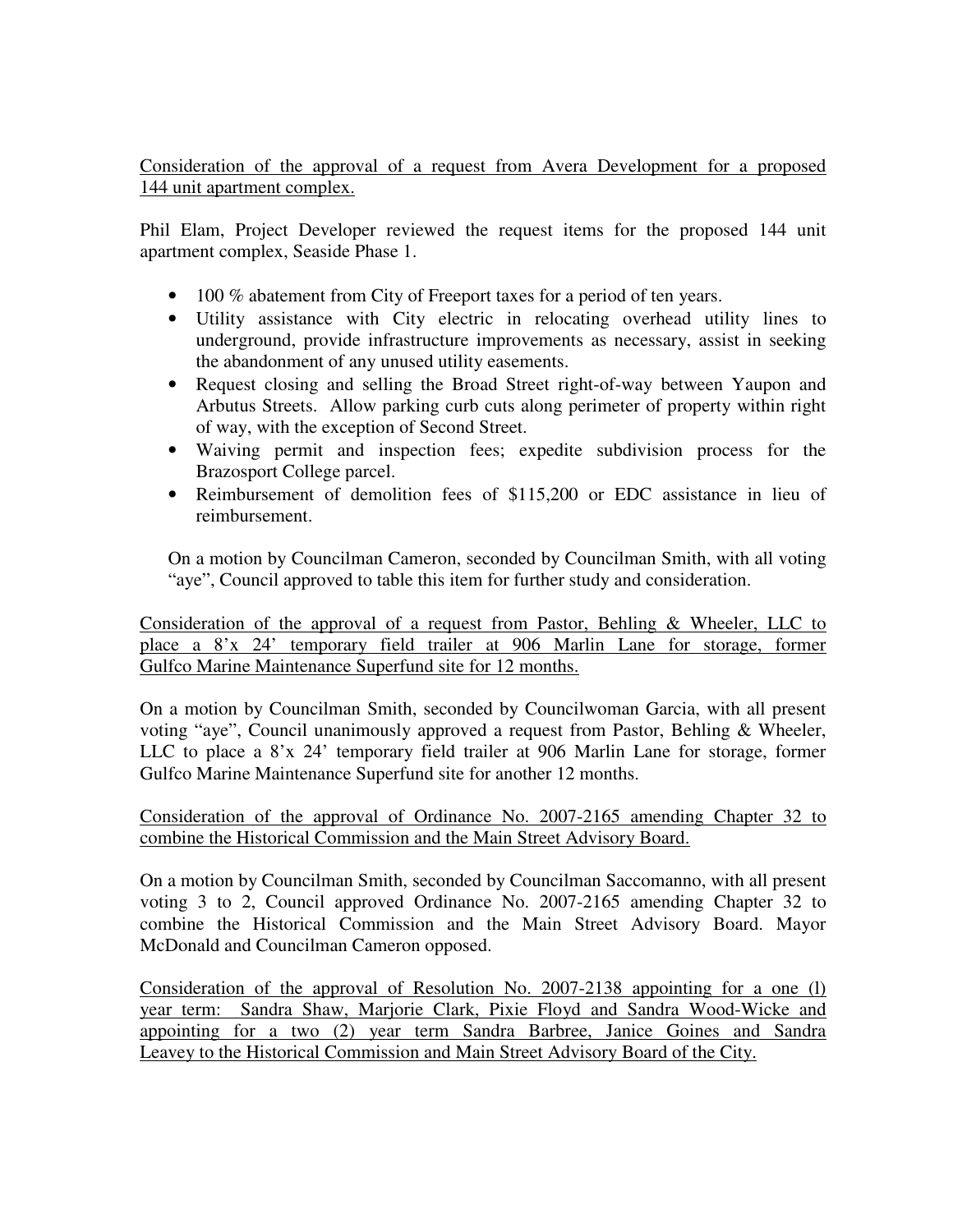On a motion by Councilman Saccomanno, seconded by Councilman Smith, with all present voting 3 to 2, Council approved Resolution No. 2007-2138 appointing for a one (l) year term: Sandra Shaw, Marjorie Clark, Pixie Floyd and Sandra Wood-Wicke and appointing for a two (2) year term Sandra Barbree, Janice Goines and Sandra Leavey to the Historical Commission and Main Street Advisory Board of the City. Mayor McDonald and Councilman Cameron opposed.

### Consideration of the approval of selling the City's interest in Tract J4, Abstract 0089, Austin Road, Slaughter Road area, # 0089-0033-000.

On a motion by Councilman Cameron, seconded by Councilman Smith, with all present voting "aye", Council unanimously approved Mr. Hickey's recommendation to sell the City's interest in Tract JA, Abstract 0089, Austin Road, Slaughter Road area, # 0089- 0033-000.

### Consideration of the approval of selling the City's interest in Tracts 133 and 134, BCIC 9, Abstract 51.

On a motion by Councilman Smith, seconded by Councilman Cameron, with all present voting "aye", Council unanimously approved Mr. Hickey's recommendation to sell the City's interest on Tract 133 and 134 BCIC, Abstract 51 and setting July l6, 2007 to advertise the properties for sale. The minimum bid is \$3000.00 per 5 acre tract plus advertising cost.

Consideration of the approval of accepting property from Dow Chemical regarding the West Off Ramp at FM 1495 and the Pine Street Bridge.

On a motion by Councilman Cameron, seconded by Councilwoman Garcia, with all present voting "aye", Council approved Mr. Bottoms' recommendation to accept the property from Dow Chemical regarding the West Off Ramp at FM1495 and the Pine Street Bridge.

Consideration of the approval of appointing qualified person(s) and Council liaison(s) to the following boards and commissions.

- Planning Commission
- Library Board
- Historical Commission & Main Street Advisory Board
- Board of Adjustment
- Urban Renewal Board
- Beautification/Parks & Recreation Committee
- Economic Development Corporation
- Senior Citizens Commission
- Charter Review Commission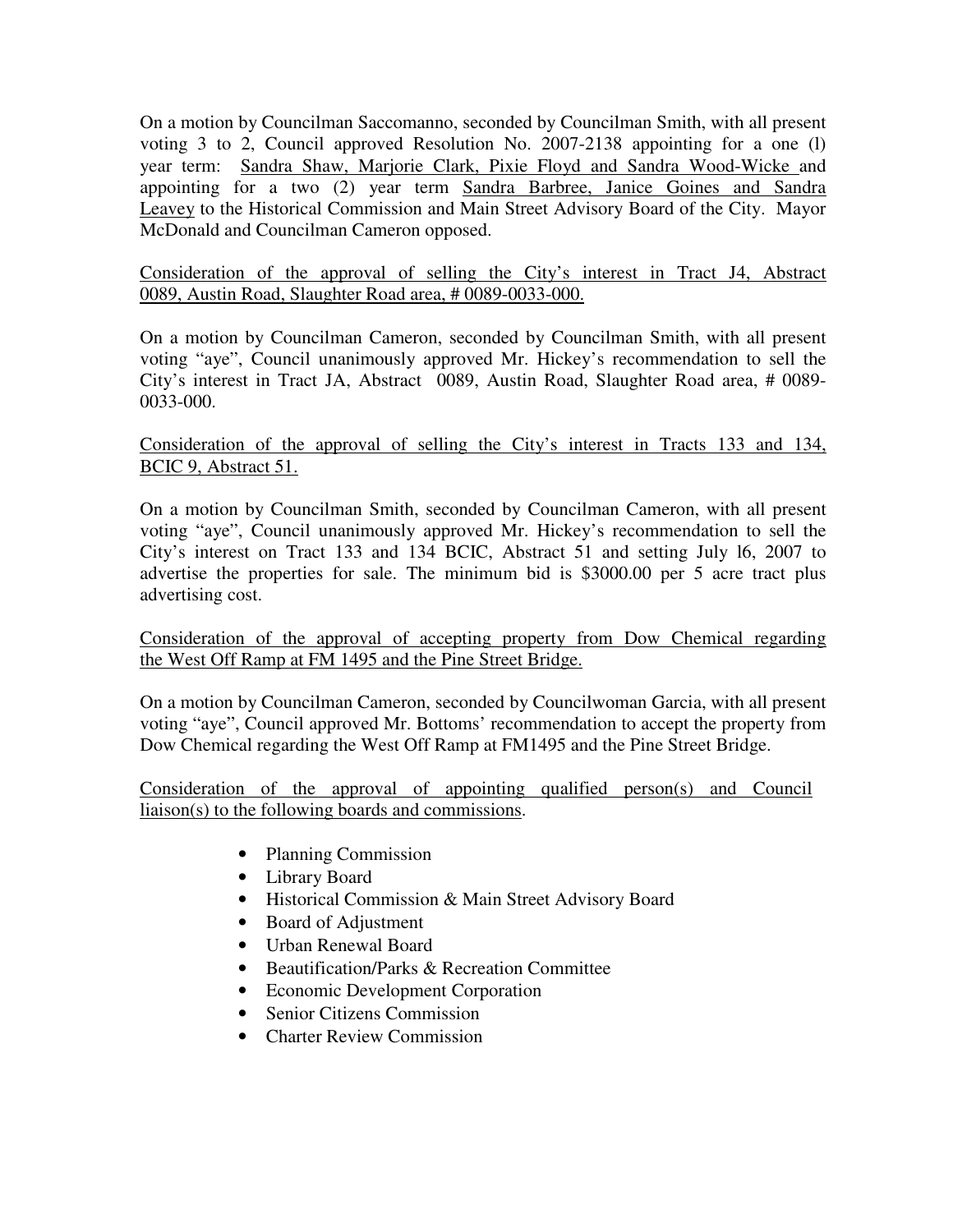On a motion by Councilman Cameron, seconded by Councilman Smith, with all present voting "aye", Council approved to table this item until an advertisement is published in the local newspaper.

Consideration of the approval of appointing the Mayor to the following boards/committees:

- Houston Galveston Area Council- H-GAC Representative
- Southern Brazoria County Animal Shelter Board Member
- Brazoria County Community Development Board (CDBG) Liaison
- Brazoria County Economic Alliance Liaison

On a motion by Council Smith, seconded by Councilman Saccomanno, with all present voting "aye", Council unanimously approved appointing Mayor McDonald to the following boards/committees. Councilman Smith will be alternate to the Houston - Galveston Area Council-(H-GAC) representative.

### Elected Official Report

Councilwoman Garcia announced a Fish Fry Fundraiser on July l4, 2007 hosted by the Veteran of Foreign Wars Post # 4341 and Freeport's Parks & Recreation Department.

Councilman Saccomanno attended the Urban Renewal Board meeting on May 23, 2007. Mr. Shaw and l7 attorneys were present, managed to resolve 53 properties and l4 properties remained. The lots sold for \$500.00

Councilman Cameron thanked the First Assembly Church and the citizen's prayers for his wife.

Mayor McDonald attended the Planning Commission meeting on May 29, 2007, discussed the Methodist Church sign on 2<sup>nd</sup> Street, permit protocol which they will review further. They will also review ordinances on fencing, carports, and sidewalk sales. He missed the Southern Brazoria County Animal Shelter board meeting.

Mayor McDonald closed the formal session and opened the work session at 7:31 p.m.

#### W**ork Session**

#### Administration Report

Mr. Bottoms' reported that the Municipal Park and swimming pool is open and heavily utilized. The police department received \$110,000.00 from a grant to replace the dispatcher's console, also will participate in the Juneteenth parade in Angleton. The police department will hire 4 young adults through the Work Source program. The Fire Department conducting employee testing. Finally after 50 years the Urban Renewal tract is nearing completion with approximately 15 addition ownership to be acquired.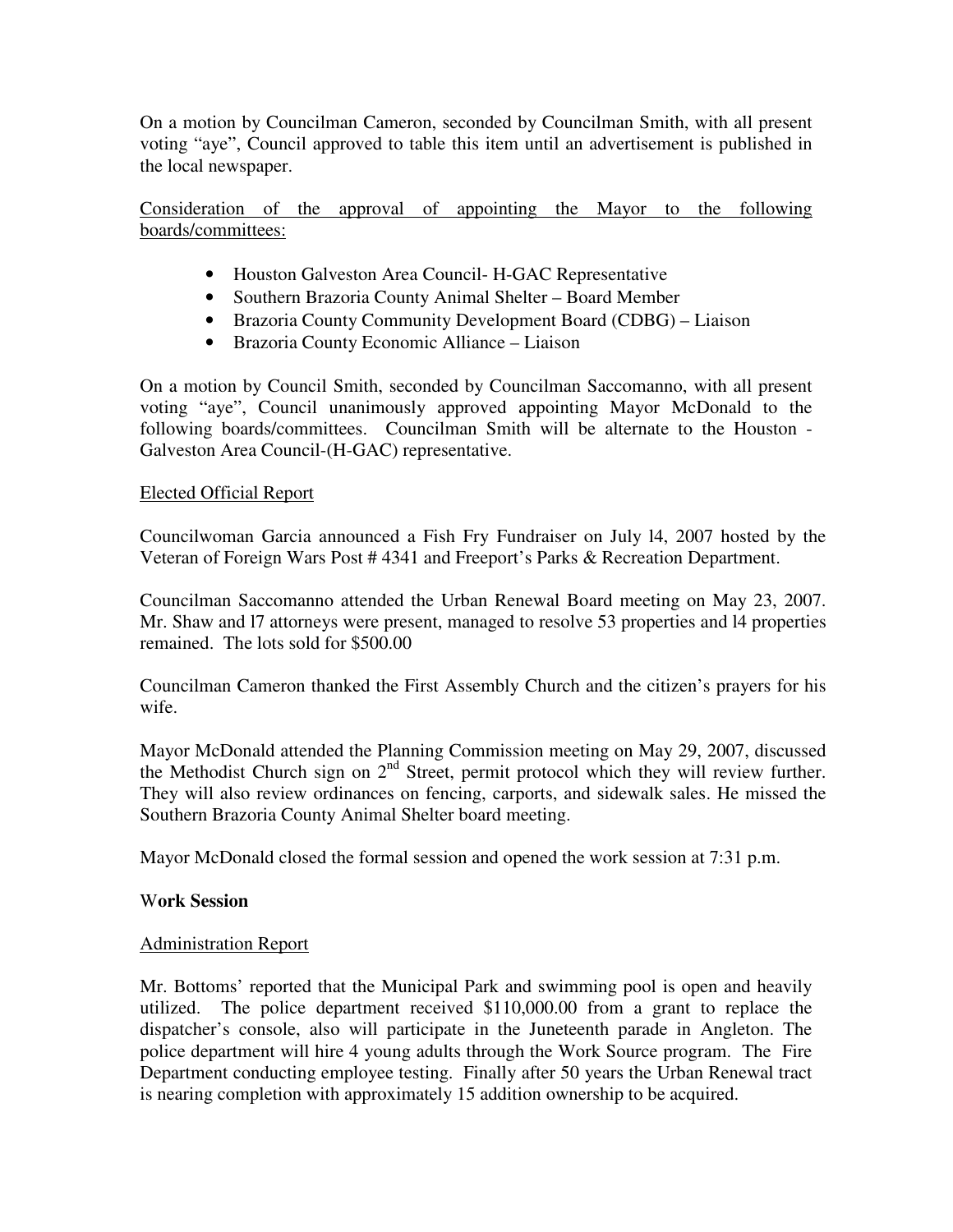### Chief Stanford's annual report on Freeport Fire Department & EMS operations.

Chief Stanford presented the Fire/EMS and Emergency Management operations annual report. His report included, EMS calls, fire calls and Enterprise Fund Budget Review, 2006-2007 budget, and coverage area for fire/EMS. He also presented Emergency Management concerning Hurricane Preparedness. The city's Fire & EMS chief serves as the Emergency Management Coordinator. The City of Freeport has adopted the National Incident Management System (NIMS) and has participated with other communities throughout the county and state reviewing their emergency management plans. The city was awarded federal funding through two grants and to provide hurricane shutters for the fire and police department. These shutters will provide protection for the crews remaining in Freeport in the event of a hurricane threat. The number 979-233-know or 979-233-5669 has been set up to play during a storm event to update the citizens of Freeport. The other number is 211, for special needs.

#### Discussion concerning Hurricane Preparedness.

This item discussed with Chief Stanford's annual report on Freeport Fire Department & EMS operations.

### Discussion concerning the approval of a request from Brazosport Yellow Cab to increase the rates.

Darrell Vandergrifft requested council to approve a raised drop fee of \$0.25 for the Brazosport Yellow Cab. Mr. Shaw was asked to prepare a resolution for the drop fee.

#### Discussion concerning Chapter 111, mobile food vendors.

Ron Bottoms' discussed Chapter 111.09, concerning mobile food vendors. The city received a request from Angela Kant to operate a snow cone business out of a trailer pulled by a vehicle. Mr. Bottoms' expressed concerns about vendors setting up at the beach. Currently, Chapter 111.09 allows operation as long as vendor is moving, not stationary. Mr. Bottoms suggested an amendment to 111.09 B to allow Angela Kant to operate her snow cone business. This will also open the doors to other vendors to participate. Mr. Shaw was asked to prepare the amendment to section 111.09 B.

Mayor McDonald closed the work session and opened the executive session at 8:45 p.m.

#### **Executive Session**:

#### A. Section 551.071 Government Code

Consultation with City Attorney concerning pending or contemplated litigation settlement offers or other matter in which his duty to the City Council under the Texas Disciplinary Rules of professional Conduct of the State Bar of Texas clearly conflicts with Chapter 551, Government Code, to wit: